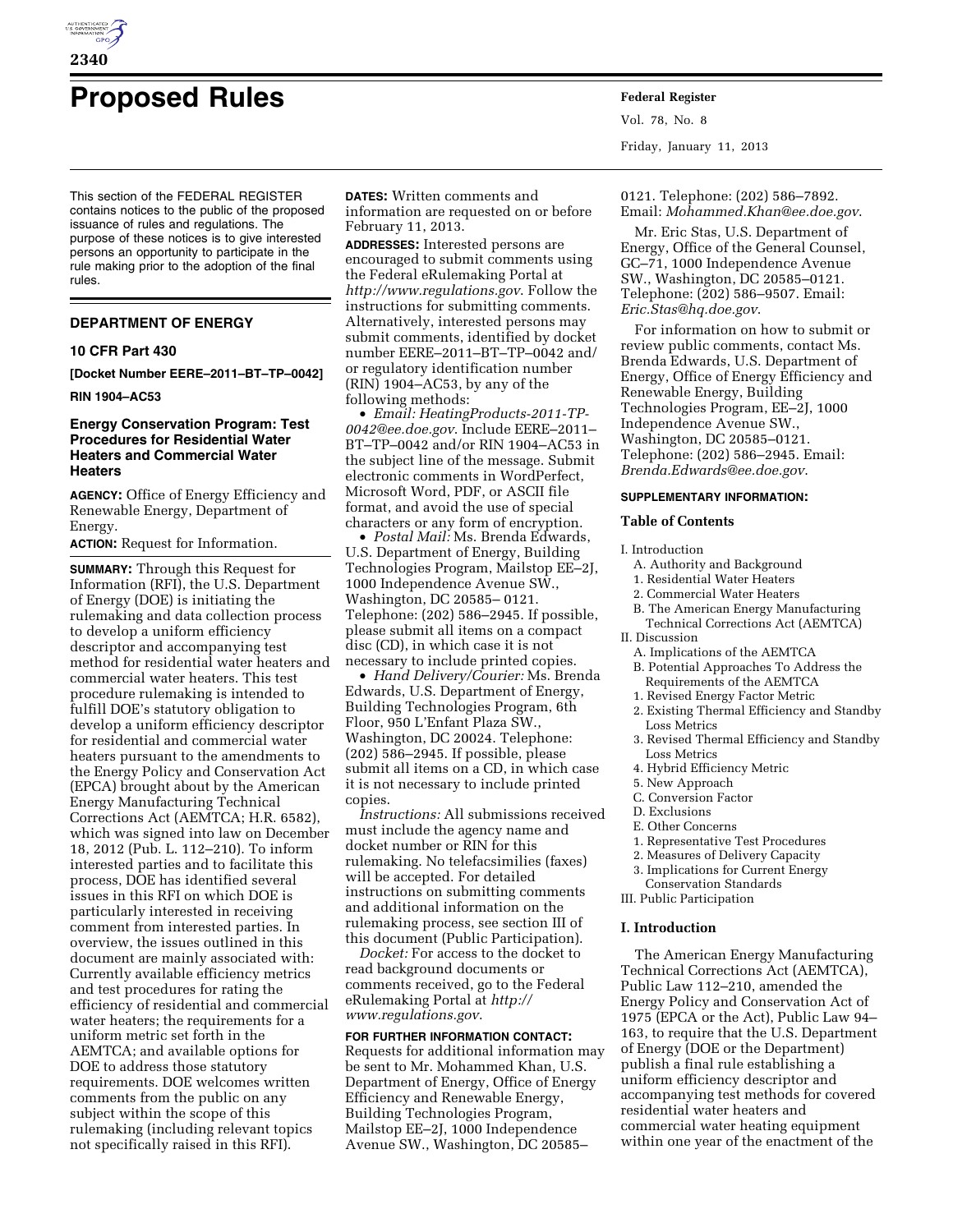AEMTCA.1 (42 U.S.C. 6295(e)(5)) Historically, DOE has administered its energy conservation standards (and specified the requisite test procedures) for residential water heaters and commercial water heaters separately. Thus, the historical background and statutory authority for these products are divided along those lines in the discussion that follows (*i.e.,* sections I.A.1 and I.A.2). In addition, background information on the AEMTCA is presented in section I.B.

## *A. Authority and Background*

1. Residential Water Heaters

Residential water heaters are products that use oil, gas, or electricity to heat potable water for use outside the heater upon demand. These include storage type units, instantaneous type units, and heat pump type units.<sup>2</sup> (42 U.S.C. 6291(27))

Title III, Part B<sup>3</sup> of EPCA (42 U.S.C. 6291–6309, as codified) sets forth a variety of provisions designed to improve energy efficiency and establishes the Energy Conservation Program for Consumer Products Other Than Automobiles, which includes the residential water heaters that are, in part, the subject of today's notice. (42 U.S.C. 6291(1)–(2) and 6292(a)(4))

This program authorizes DOE to establish technologically feasible, economically justified energy efficiency regulations for certain products and equipment that would be likely to result in substantial national energy savings. (42 U.S.C. 6295(o)(2)–(3)) Under EPCA, this program generally consists of four parts: (1) Testing; (2) labeling; (3) establishing Federal energy conservation standards; and (4) certification and enforcement procedures. The testing requirements consist of test procedures that manufacturers of covered products must use as both the basis for certifying to DOE that their products comply with the applicable energy conservation

standards adopted pursuant to EPCA, and for making representations about the efficiency of those products. (42 U.S.C. 6293(c); 42 U.S.C. 6295(s)) Similarly, DOE must use these test requirements to determine whether the products comply with any relevant standards promulgated under EPCA. (42 U.S.C. 6295(s))

Under 42 U.S.C. 6293 and 6314, EPCA sets forth criteria and procedures that DOE must follow when prescribing or amending test procedures for covered products and equipment. EPCA provides, in relevant part, that any test procedures prescribed or amended under this section must be reasonably designed to produce test results which measure energy efficiency, energy use, or estimated annual operating cost of a covered product during a representative average use cycle or period of use, and must not be unduly burdensome to conduct. (42 U.S.C. 6293(b)(3) and 6314(a)(2))

In addition, if DOE determines that a test procedure amendment is warranted, it must publish proposed test procedures and offer the public an opportunity to present oral and written comments on them. (42 U.S.C. 6293(b)(2) and 6314(b)) Also, in any rulemaking to amend a test procedure, DOE must determine the extent to which the proposed test procedure would alter the product's measured energy efficiency. (42 U.S.C. 6293(e)(1)) If DOE determines that the amended test procedure would alter the measured efficiency of a covered product, DOE must amend the applicable energy conservation standard accordingly. (42 U.S.C. 6293(e)(2))

Further, the Energy Independence and Security Act of 2007 (EISA 2007), Public Law 110–140, amended EPCA to require that at least once every 7 years, DOE must review test procedures for all covered products and equipment and either amend the test procedures (if the Secretary determines that amended test

procedures would more accurately or fully comply with the requirements of 42 U.S.C. 6293(b)(3) or 6314(a)(2)) or publish notice in the **Federal Register** of any determination not to amend a test procedure. (42 U.S.C. 6293(b)(1)(A) and 6314(a)(1))

The National Appliance Energy Conservation Act of 1987 (NAECA), Public Law 100–12, amended EPCA and established energy conservation standards for residential water heaters, as well as requirements for determining whether these standards should be amended. (42 U.S.C. 6295(e)) Specifically, NAECA set minimum standards for residential water heaters in terms of the energy factor (EF) and required that DOE publish a final rule to determine whether the standard should be amended no later than January 1, 1992. (42 U.S.C. 6295(e)(1) and (4)(A)) It also required that DOE publish another final rule by January 1, 2000 to determine whether standards in effect for such products should again be amended. (42 U.S.C. 6295(e)(4)(B))

Pursuant to 42 U.S.C. 6295(e)(4)(A), DOE published a final rule in the **Federal Register** on January 17, 2001 (hereafter referred to as the ''January 2001 final rule''), amending statutorilyprescribed energy conservation standards for residential water heaters. 66 FR 4474. Compliance with the standards in the January 2001 final rule was required by January 20, 2004. Pursuant to 42 U.S.C. 6295(e)(4)(B), DOE published a final rule in the **Federal Register** on April 16, 2010, amending the energy conservation standards for residential water heaters for a second time. 75 FR 20112. Compliance with the standards in the April 2010 final rule will be required beginning on April 16, 2015. The current and future energy conservation standards for residential water heaters are presented in Table I.1 immediately below.

TABLE I.1—ENERGY CONSERVATION STANDARDS FOR RESIDENTIAL WATER HEATERS (10 CFR 430.32(d))

| Product class     | Energy factor (EF) as of January 20, 2004                                | Energy factor (EF) as of April 16, 2015                                                                                                                                                                                                                                         |
|-------------------|--------------------------------------------------------------------------|---------------------------------------------------------------------------------------------------------------------------------------------------------------------------------------------------------------------------------------------------------------------------------|
| Gas-fired Storage | $E = 0.67 - (0.0019 \times \text{Rated Storage Volume in gal}$<br>lons). | For tanks with a Rated Storage Volume at or below 55<br>gallons: $EF = 0.675 - (0.0015 \times \text{Rated Storage Vol-})$<br>ume in gallons). For tanks with a Rated Storage Vol-<br>ume above 55 gallons: EF = $0.8012 - (0.00078 \times$<br>Rated Storage Volume in gallons). |

<sup>&</sup>lt;sup>1</sup>The AEMTCA was signed into law on December 18, 2012, so accordingly, DOE must complete the required rulemaking by December 18, 2013.

2 In a final rule published in the **Federal Register**  on April 16, 2010, DOE determined that heat pump type water heaters with an integrated storage tank are a type of electric storage water heater, but that heat pump type water heaters without an integrated storage tank do not meet the definition of a ''water

heater'' and are, therefore, not covered equipment under EPCA. 75 FR 20112, 20126 and 20135.

<sup>3</sup>This part was originally titled Part B. It was redesignated as Part A in the United States Code for editorial reasons.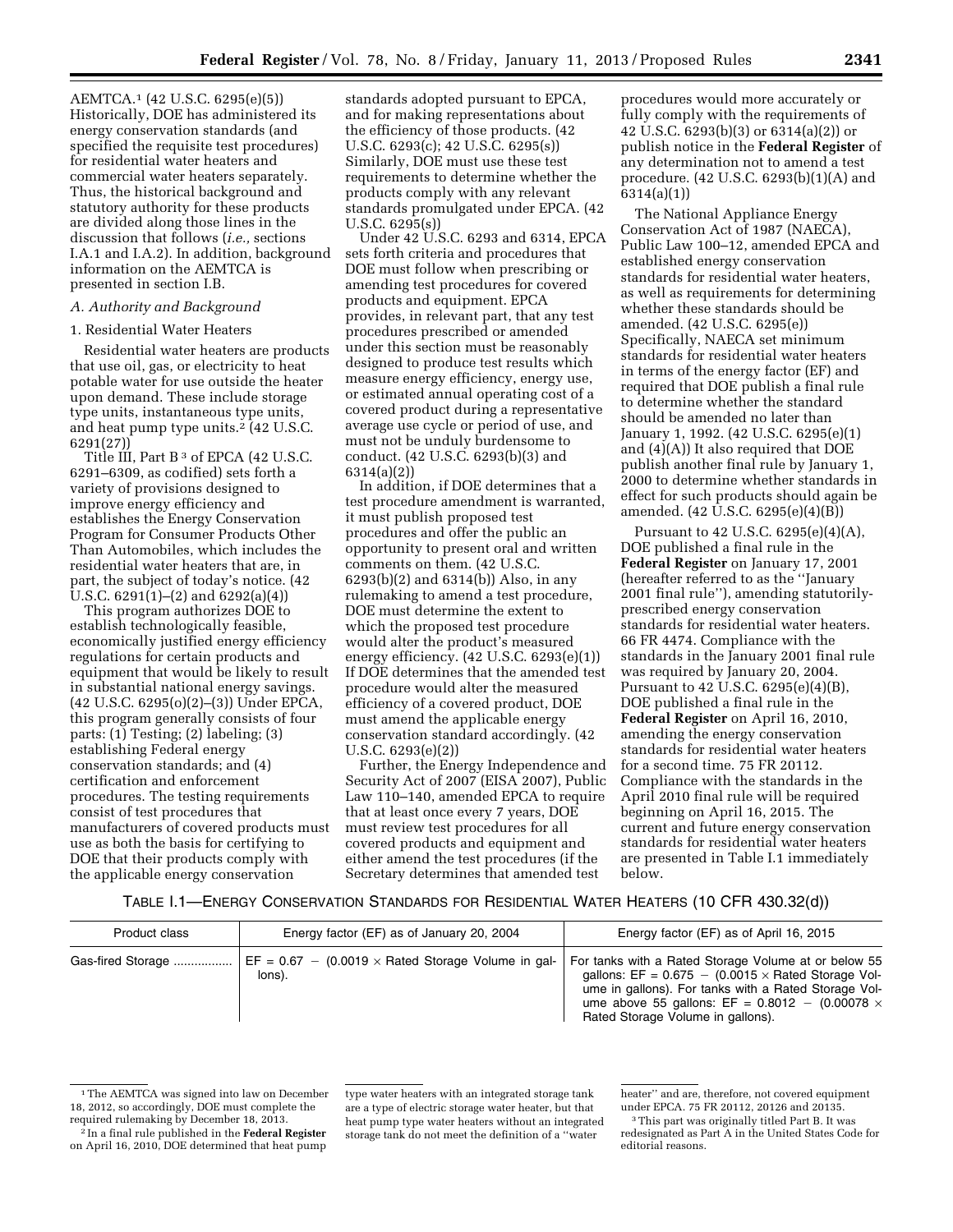| Product class                      | Energy factor (EF) as of January 20, 2004                                                                                                        | Energy factor (EF) as of April 16, 2015                                                                                                                                                                                                                                        |  |
|------------------------------------|--------------------------------------------------------------------------------------------------------------------------------------------------|--------------------------------------------------------------------------------------------------------------------------------------------------------------------------------------------------------------------------------------------------------------------------------|--|
| Electric Storage                   | $EF = 0.97 - (0.00132 \times \text{Rated Storage Volume in gal}$<br>lons).                                                                       | For tanks with a Rated Storage Volume at or below 55<br>gallons: $EF = 0.960 - (0.0003 \times \text{Rated Storage Vol-})$<br>ume in gallons). For tanks with a Rated Storage Vol-<br>ume above 55 gallons: EF = $2.057 - (0.00113 \times$<br>Rated Storage Volume in gallons). |  |
| Oil-fired Storage                  | $EF = 0.59 - (0.0019 \times \text{Rated Storage Volume in gal}$<br>lons).                                                                        | $EF = 0.68 - (0.0019 \times \text{Rated Storage Volume in gal-})$<br>lons).                                                                                                                                                                                                    |  |
| Gas-fired Instantaneous            | $EF = 0.62 - (0.0019 \times \text{Rated Storage Volume in gal-})$<br>lons).                                                                      | $EF = 0.82 - (0.0019 \times \text{Rated Storage Volume in gal-})$<br>lons).                                                                                                                                                                                                    |  |
| Electric Instantaneous<br>Tabletop | $EF = 0.93 - (0.00132 \times \text{Rated Storage Volume in gallons}).$<br>$EF = 0.93 - (0.00132 \times \text{Rated Storage Volume in gallons}).$ |                                                                                                                                                                                                                                                                                |  |

| TABLE I.1—ENERGY CONSERVATION STANDARDS FOR RESIDENTIAL WATER HEATERS (10 CFR 430.32(d))—Continued |  |  |  |  |
|----------------------------------------------------------------------------------------------------|--|--|--|--|
|----------------------------------------------------------------------------------------------------|--|--|--|--|

**Note:** The Rated Storage Volume equals the water storage capacity of a water heater, in gallons, as specified by the manufacturer.

DOE's test procedures for residential water heaters are found at 10 CFR 430.23(e) and 10 CFR part 430, subpart B, appendix E, *Uniform Test Method for Measuring the Energy Consumption of Water Heaters.* The test procedures include provisions for determining the energy efficiency (EF), as well as the annual energy consumption of these products.

The following provides a brief history of DOE's more recent test procedure rulemakings related to residential water heaters. The current DOE test procedures for residential water heaters were established by a final rule published in the **Federal Register** on May 11, 1998 (63 FR 25996), and subsequently updated through final rules published in July 1998 and January 2001. (63 FR 38737 (July 20, 1998); 66 FR 4474 (Jan. 17, 2001)) The July 1998 final rule was a technical correction that added figures to the test procedure, and the January 2001 amendments added a definition to the test procedure, although the bulk of that final rule was dedicated to amended energy conservation standards for residential water heaters. On December 17, 2012, DOE published a final rule in the **Federal Register**, as required under 42 U.S.C. 6295(gg)(2), that concluded that no modifications were needed to the residential water heater test procedure to account for standby mode and off mode energy consumption, as the existing test procedure already accounted for those modes of energy consumption. 77 FR 74559. DOE initiated a rulemaking to consider updates to the water heater test procedure by publishing an RFI in the **Federal Register** on October 12, 2011 (hereafter referred to as the October 2011 RFI). 76 FR 63211.

2. Commercial Water Heaters

DOE's regulations include the following types of commercial water heating equipment: (1) Gas-fired,

electric, and oil-fired commercial storage water heaters; (2) gas-fired and oil-fired instantaneous water heaters; (3) hot water supply boilers; and (4) unfired hot water storage tanks. 10 CFR 431.2. Commercial storage type water heaters heat and store water within the appliance at a thermostaticallycontrolled temperature for delivery on demand; commercial storage type water heaters do not include units with an input rating of 4,000 Btu per hour or more per gallon of stored water. 10 CFR 431.102. Commercial instantaneous type waters heater include water heaters that have an input rating of at least 4,000 Btu per hour per gallon of stored water, including products meeting this description that are designed to heat water to temperatures of 180 °F or higher. *Id.* An unfired hot water storage tank is a tank used to store water that is heated externally. *Id.* DOE's regulations further clarify that all such units are industrial equipment. *Id.* 

DOE's regulations for commercial water heating equipment at 10 CFR 431.102 also include hot water supply boilers, which are a type of packaged boiler that is industrial equipment and that:

(1) Has an input rating from 300,000 Btu/h to 12,500,000 Btu/h and of at least 4,000 Btu/h per gallon of stored water,

(2) Is suitable for heating potable water, and

(3) Meets either or both of the following conditions:

(i) It has the temperature and pressure controls necessary for heating potable water for purposes other than space heating, or

(ii) The manufacturer's product literature, product markings, product marketing, or product installation and operation instructions indicate that the boiler's intended uses include heating potable water for purposes other than space heating.

Title III, Part C<sup>4</sup> of EPCA (42 U.S.C. 6311–6317, as codified), added by Public Law 95–619, Title IV, § 441(a), established the Energy Conservation Program for Certain Industrial Equipment, a program which addresses the energy efficiency of certain types of commercial and industrial equipment, including the commercial water-heating equipment that is, in part, the subject of this rulemaking. Relevant provisions of the Act specifically include definitions (42 U.S.C. 6311), energy conservation standards (42 U.S.C. 6313), test procedures (42 U.S.C. 6314), labelling provisions (42 U.S.C. 6315), and the authority to require information and reports from manufacturers (42 U.S.C. 6316).

The Energy Policy and Conservation Act of 1992 (EPACT 1992), Public Law 102–486, amended EPCA and established energy conservation standards for commercial storage water heaters, instantaneous water heaters, and unfired water storage tanks. (42 U.S.C. 6313(a)(5)) Specifically, EPACT 1992 set standards for various types of commercial water heating equipment in terms of minimum thermal efficiency  $(E_t)$  and maximum standby loss (SL), based on the type of fuel used, the type of unit (*e.g.,* storage type or instantaneous type), and the input capacity. The standard levels generally corresponded to the levels in the American Society of Heating, Refrigerating and Air Conditioning Engineers (ASHRAE) Standard 90.1, *Energy Standard for Buildings Except Low-Rise Residential Buildings,* as in effect on October 24, 1992 (*i.e.,*  ASHRAE Standard 90.1–1989). In acknowledgement of technological changes that yield energy efficiency benefits, Congress further directed DOE through EPCA to consider amending the existing Federal energy conservation

<sup>4</sup>For editorial reasons, upon codification in the U.S. Code, Part C was redesignated Part A–1.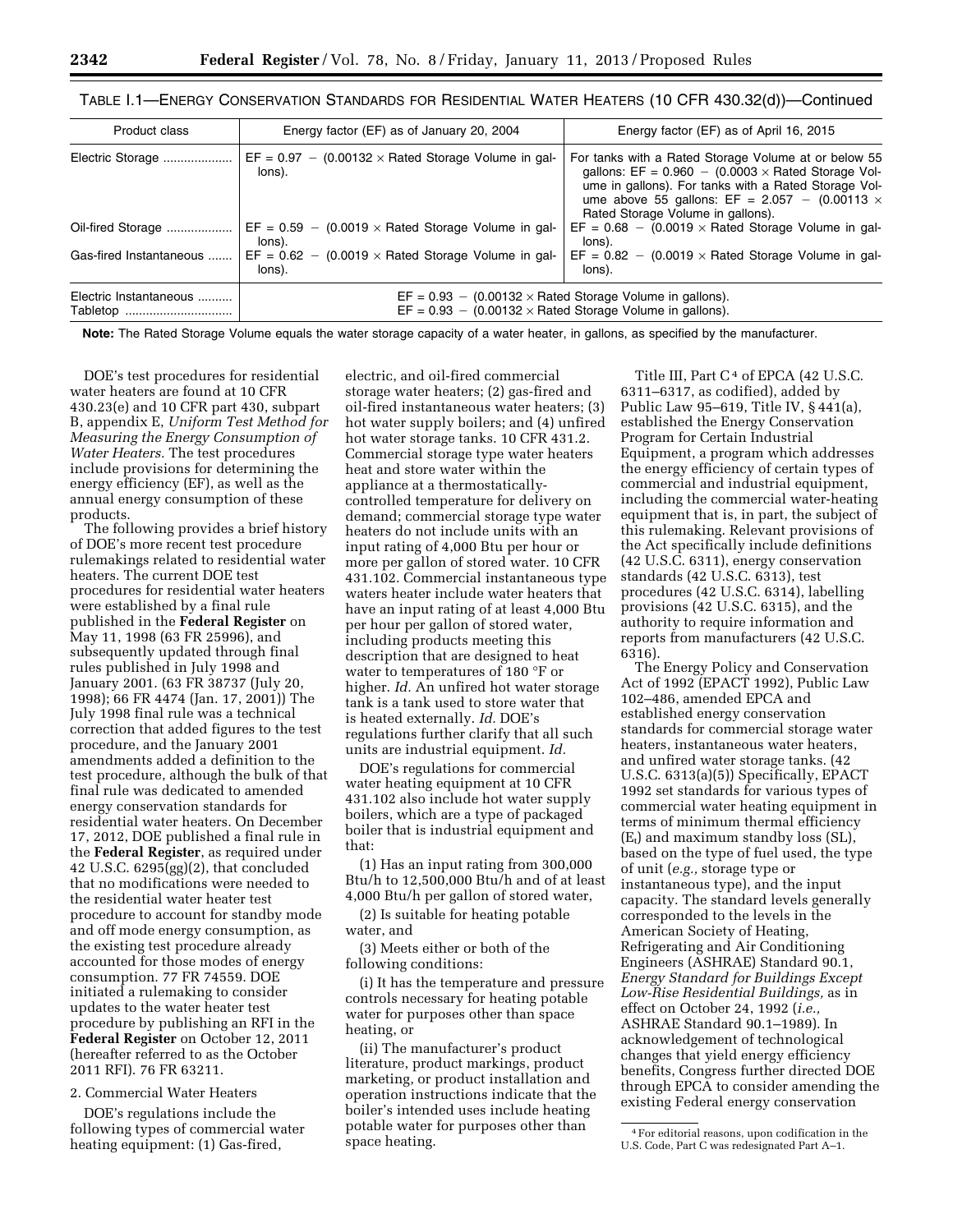standard for commercial water heating equipment, each time ASHRAE Standard 90.1 is amended with respect to such equipment. (42 U.S.C.  $6313(a)(6)(A)$  EPCA also requires that if a test procedure referenced in ASHRAE Standard 90.1 is updated, DOE must update its test procedure to be consistent with the amended test procedure, unless DOE determines that the amended test procedure is not reasonably designed to produce test results which reflect the energy efficiency, energy use, or estimated operating costs of the ASHRAE

equipment during a representative average use cycle. In addition, DOE must determine that the amended test procedure is not unduly burdensome to conduct. (42 U.S.C. 6314(a)(2) and (4))

Pursuant to the requirements of EPCA, DOE last amended the energy conservation standards for commercial water heating equipment in a final rule published in the **Federal Register** on January 12, 2001. 66 FR 3336. The amended energy conservation standards largely corresponded to the levels contained in ASHRAE Standard 90.1– 1999. In a direct final rule published in

the **Federal Register** on October 21, 2004, DOE prescribed test procedures to rate the energy efficiency of commercial water heaters and hot water supply boilers, specifying definitions for these products as well as unfired hot water storage tanks. 69 FR 61974. The rule also recodified existing energy conservation standards to locate them in closer proximity in the CFR to the test procedures that DOE promulgated. The current standards for commercial water heating equipment are set forth at 10 CFR 431.110 and shown in Table I.2 below.

| TABLE I.2—ENERGY CONSERVATION STANDARDS FOR COMMERCIAL WATER HEATING EQUIPMENT (10 CFR 431.110) |  |  |
|-------------------------------------------------------------------------------------------------|--|--|
|-------------------------------------------------------------------------------------------------|--|--|

| Product                                                                | Size            | Energy conservation standard* (products manufactured on and after<br>October 29, 2003) ** |                                            |  |
|------------------------------------------------------------------------|-----------------|-------------------------------------------------------------------------------------------|--------------------------------------------|--|
|                                                                        |                 | Minimum thermal<br>efficiency                                                             | Maximum standby loss***                    |  |
| Electric storage water heaters                                         |                 |                                                                                           | $0.30 + 27/V_{\rm m}$ (%/hr)               |  |
| Gas-fired storage water heaters                                        | ≤155,000 Btu/hr | 80%                                                                                       | $Q/800 + 110(V_r)^{1/2}(Btu/hr)$           |  |
|                                                                        | >155,000 Btu/hr | 80%                                                                                       | $Q/800 + 110(V_r)$ <sup>1/2</sup> (Btu/hr) |  |
|                                                                        | ≤155,000 Btu/hr | $ 78\%$                                                                                   | $Q/800 + 110(V_r)$ <sup>1/2</sup> (Btu/hr) |  |
|                                                                        |                 |                                                                                           | $Q/800 + 110(V_r)^{1/2}(Btu/hr)$           |  |
| Gas-fired instantaneous water heaters and<br>hot water supply boilers. |                 |                                                                                           | N/A                                        |  |
|                                                                        |                 | 80%                                                                                       | $Q/800 + 110(V_r)^{1/2}(Btu/hr)$           |  |
| Oil-fired instantaneous water heaters and<br>hot water supply boilers. |                 |                                                                                           | N/A                                        |  |
|                                                                        |                 |                                                                                           | $Q/800 + 110(V_r)^{1/2}(Btu/hr)$           |  |
| Product                                                                |                 | Size                                                                                      | Minimum thermal insulation                 |  |
|                                                                        |                 |                                                                                           | $R - 12.5$                                 |  |

\*V<sup>m</sup> is the measured storage volume and V<sub>r</sub> is the rated volume, both in gallons. Q is the nameplate input rate in Btu/h.<br>\*\* For hot water supply boilers with a capacity of less than 10 gallons: (1) The standards are man after October 21, 2005, and (2) products manufactured prior to that date, and on or after October 23, 2003, must meet either the standards listed in this table or the applicable standards in subpart E of this part for a ''commercial packaged boiler.''

\*\*\* Water heaters and hot water supply boilers having more than 140 gallons of storage capacity need not meet the standby loss requirement if: (1) The tank surface area is thermally insulated to R–12.5 or more, (2) a standing pilot light is not used and (3) for gas or oil-fired storage water heaters, they have a fire damper or fan-assisted combustion.

DOE's test procedures for commercial water heaters (other than commercial heat pump water heaters) are found at 10 CFR 431.106 and as noted previously, were established in an October 21, 2004 direct final rule. 69 FR 61974. The test procedures for commercial water heating equipment are currently largely based on American National Standards Institute (ANSI) Z21.10.3–1998, *Gas Water Heaters— Volume III, Storage Water Heaters with Input Ratings Above 75,000 Btu Per Hour, Circulating and Instantaneous.*  The test procedures include provisions for determining thermal efficiency and standby loss. DOE published a final rule in the **Federal Register** on May 16, 2012 that amended the test procedures for commercial water heating equipment to reference the most current industry standard (*i.e.,* ANSI Z21.10.3–2011). 77 FR 28928. Compliance with the

amended test procedures is required beginning on May 13, 2013.

## *B. The American Energy Manufacturing Technical Corrections Act (AEMTCA)*

The AEMTCA amended EPCA to require that DOE publish a final rule establishing a uniform efficiency descriptor and accompanying test methods for covered water heaters (both residential and commercial) not later than one year after the enactment of the AEMTCA. (42 U.S.C. 6295(e)(5)(B)) The final rule must replace the current EF, Et, and SL metrics with a uniform efficiency descriptor. (42 U.S.C. 6295(e)(5)(C)) Further, the AEMTCA requires that beginning one year after the date of publication of DOE's final rule establishing the uniform descriptor, the efficiency standards for covered water heaters must be denominated according to the uniform efficiency descriptor established in the final rule

(42 U.S.C. 6295(e)(5)(D)), and that DOE must develop a mathematical conversion factor for converting the measurement of efficiency for covered water heaters from the test procedures and metrics currently in effect (*i.e.,* EF for residential water heaters and  $E_t$  and SL for commercial water heaters) to the new uniform energy descriptor. (42 U.S.C. 6295(e)(5)(E)(ii)) Such conversion factor would apply to affected water heaters that are tested prior to the establishment of the final rule. The AEMTCA requires that the conversion factor not affect the minimum efficiency requirements for covered water heaters. (42 U.S.C. 6295(e)(5)(E)(iii)) Covered water heaters shall be considered to comply with the final rule on and after the effective date of the final rule and with any revised labeling requirements established by the Federal Trade Commission to carry out the final rule if the covered water heater was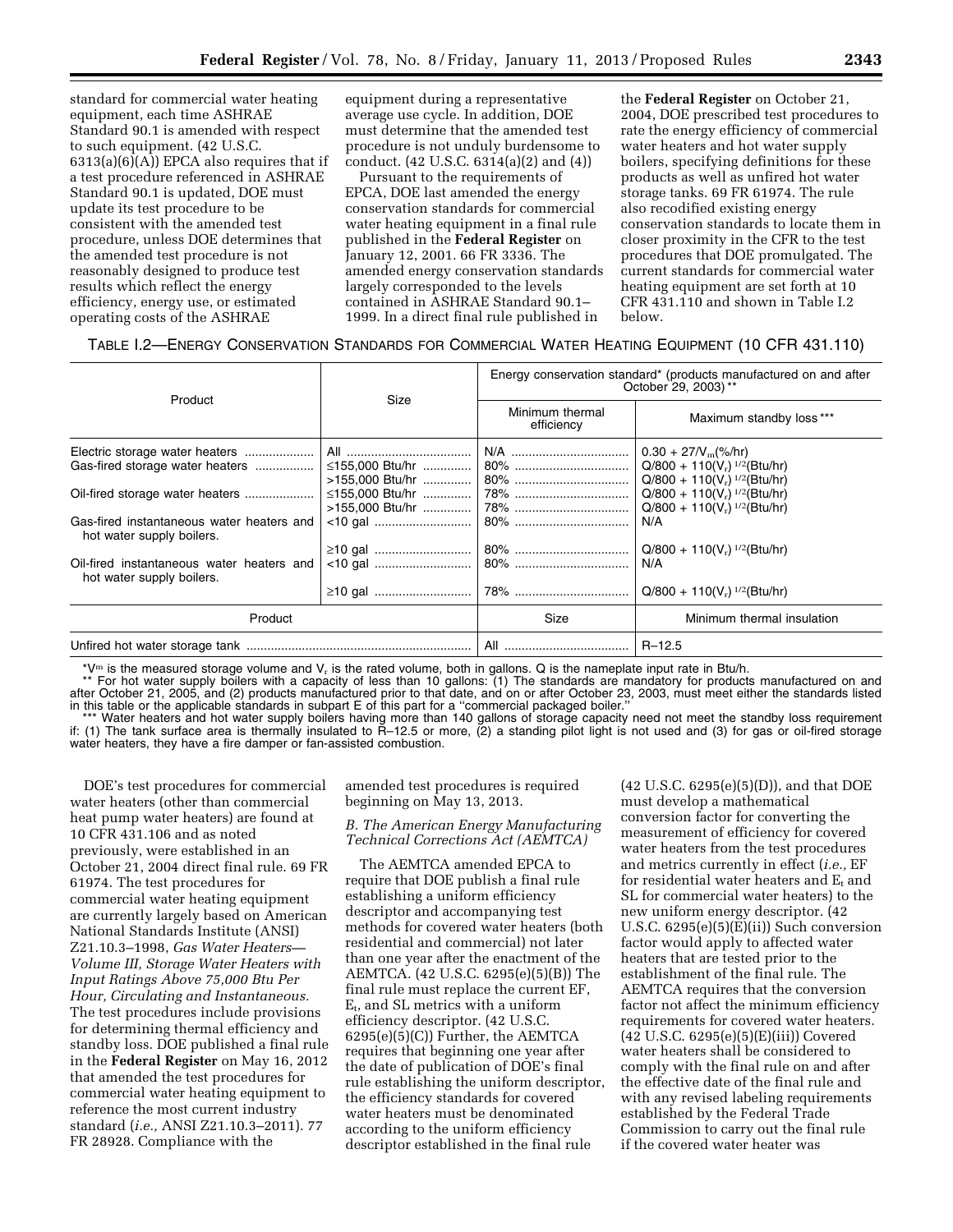manufactured prior to the effective date of the final rule and complied with the efficiency standards and labeling requirements in effect prior to the final rule. (42 U.S.C. 6295(e)(5)(K))

The AEMTCA requires that the uniform efficiency descriptor and accompanying test method apply, to the maximum extent practicable, to all water heating technologies currently in use and to future water heating technologies. (42 U.S.C. 6295(e)(5)(H)) However, the AEMTCA allows DOE to provide an exclusion from the uniform efficiency descriptor for any specific category of otherwise covered water heaters that do not have a residential use, that can be clearly described, and that are effectively rated using the current thermal efficiency and standby loss descriptors. (42 U.S.C. 6295(e)(5)(F))

The AEMTCA also outlines DOE's options in terms of establishing a new uniform efficiency descriptor for water heaters. Specifically, the options provided to DOE for a uniform descriptor include: (1) A revised version of the energy factor descriptor currently in use; (2) the thermal efficiency and standby loss descriptors currently in use; (3) a revised version of the thermal efficiency and standby loss descriptors; (4) a hybrid of descriptors; or (5) a new approach. (42 U.S.C. 6295(e)(5)(G)) Each of these options is discussed in further detail in section II.B.

Lastly, the AEMTCA also requires that DOE invite interested stakeholders to participate in the rulemaking process used to establish the final rule (42 U.S.C. 6295(e)(5)(I)), and that DOE contract with the National Institute of Standards and Technology (NIST), as necessary, to conduct testing and simulation of alternative descriptors identified for consideration (42 U.S.C. 6295(e)(5)(J))

In response to the statutory provisions of the AEMTCA, DOE envisions developing an energy efficiency metric (or metrics) that covers all residential and commercial water heaters. Such metric (or metrics) would be determined through a test method that is as uniform as possible while still producing a rating that is representative of performance under conditions that approximate actual usage. Additionally, DOE will strive to develop a uniform test method that would minimize incremental test burdens on manufacturers to the extent possible.

#### **II. Discussion**

#### *A. Implications of the AEMTCA*

DOE tentatively interprets the relevant provisions of the AEMTCA to mean that a single efficiency metric and test method should apply to all water heaters currently covered under residential and commercial test methods unless circumstances justify use of the exclusion provided under 42 U.S.C. 6295(e)(5)(F). This interpretation means that water heaters from the smallest capacity and size rating used in residential applications all the way up to the largest capacity covered under DOE's commercial water heater program should be subject to the same rating metric and testing procedures. These test methods and the resulting uniform rating metric should cover all fuel types and technologies, including storage water heaters, instantaneous water heaters, integral heat pump water heaters, non-integral heat pump water heaters, unfired hot water storage tanks, and hot water supply boilers. In addition, DOE believes it may be appropriate for the uniform descriptor and test methods to also address hot water supply boilers, which are included with other types of commercial water heating equipment in DOE's regulations at 10 CFR 431.110, although they are not explicitly called out among the covered products in 42 U.S.C. 6295(e)(5)(A). DOE is interested in receiving comment on whether the uniform efficiency descriptor should apply to all types of residential and commercial water heaters covered by EPCA, hot water supply boilers, and unfired hot water storage tanks. Lastly, DOE acknowledges that the AEMTCA provides for the possibility of an exclusion for certain water heaters from the uniform efficiency metric and accompanying test method (42 U.S.C. 6295(e)(5)(F) and further discusses this exclusion below in section II.D.

## *B. Potential Approaches To Address the Requirements of the AEMTCA*

As noted previously, the AEMTCA provides five options by which DOE can meet the relevant requirements related to water heaters. (42 U.S.C.  $6295(e)(5)(G)$  Each of these options is discussed for comment in the sections that immediately follow.

#### 1. Revised Energy Factor Metric

Energy factor is currently the regulating metric for residential water heaters. Energy factor is a measure of the overall efficiency of the water heater and accounts for efficiency during active, standby, and cyclical operation. DOE's test method for determining energy factor currently includes a 24 hour simulated use test consisting of six hot water draws followed by a standby period. 10 CFR part 430, subpart B, appendix E.

DOE has tentatively decided that the revised energy factor approach would follow the general technique for determining energy factor that is currently in place for residential water heaters. The current approach provides the efficiency of the water heater over a defined period of time (currently 24 hours) subject to a specified usage profile and ambient conditions. Based on comments received in response to the October 2011 RFI (76 FR 63211), DOE believes that a 24-hour simulateduse test is the most viable method for obtaining the energy factor for residential water heaters.

Advantages of such an approach are that it results in a single descriptor that is clear and concise for evaluating the efficiency of a water heater and that it is applicable across all fuel types, sizes, and technologies. All water heaters would be subject to a simulated-use test that is similar to the test currently required for residential water heaters. The simulated-use test provides a means by which the water heater's efficiency is determined under a pattern of representative usage. A properly designed simulated-use test can also be technologically agnostic, meaning that the test applies to water heaters utilizing any water heating technology and that it would properly represent the efficiency of one technology versus another for a particular application.

A disadvantage of the current simulated-use test is that it requires assumptions of in-field usage, and a single use pattern as currently applied in the residential test procedure would not be appropriate for the wide range of water heaters covered under this legislation. The October 2011 RFI requested comments on the appropriateness of the draw pattern. 76 FR 63211, 63214 (Oct. 12, 2011). Among the comments, some mentioned the need to implement multiple draw patterns appropriate for different size classes. This technique may provide more appropriate demands for a range of water heaters, and allow for an accurate representation of efficiency of a wide range of different water heaters, including those that are currently rated as commercial units. However, one potential disadvantage of using multiple, differing draw patterns would be the increased complexity of a simulated-use test and the added test time.

In addition to comments on the appropriateness of a simulated-use test approach, DOE also seeks comment on draw patterns that could be used in extending such an approach to water heaters intended for the commercial market.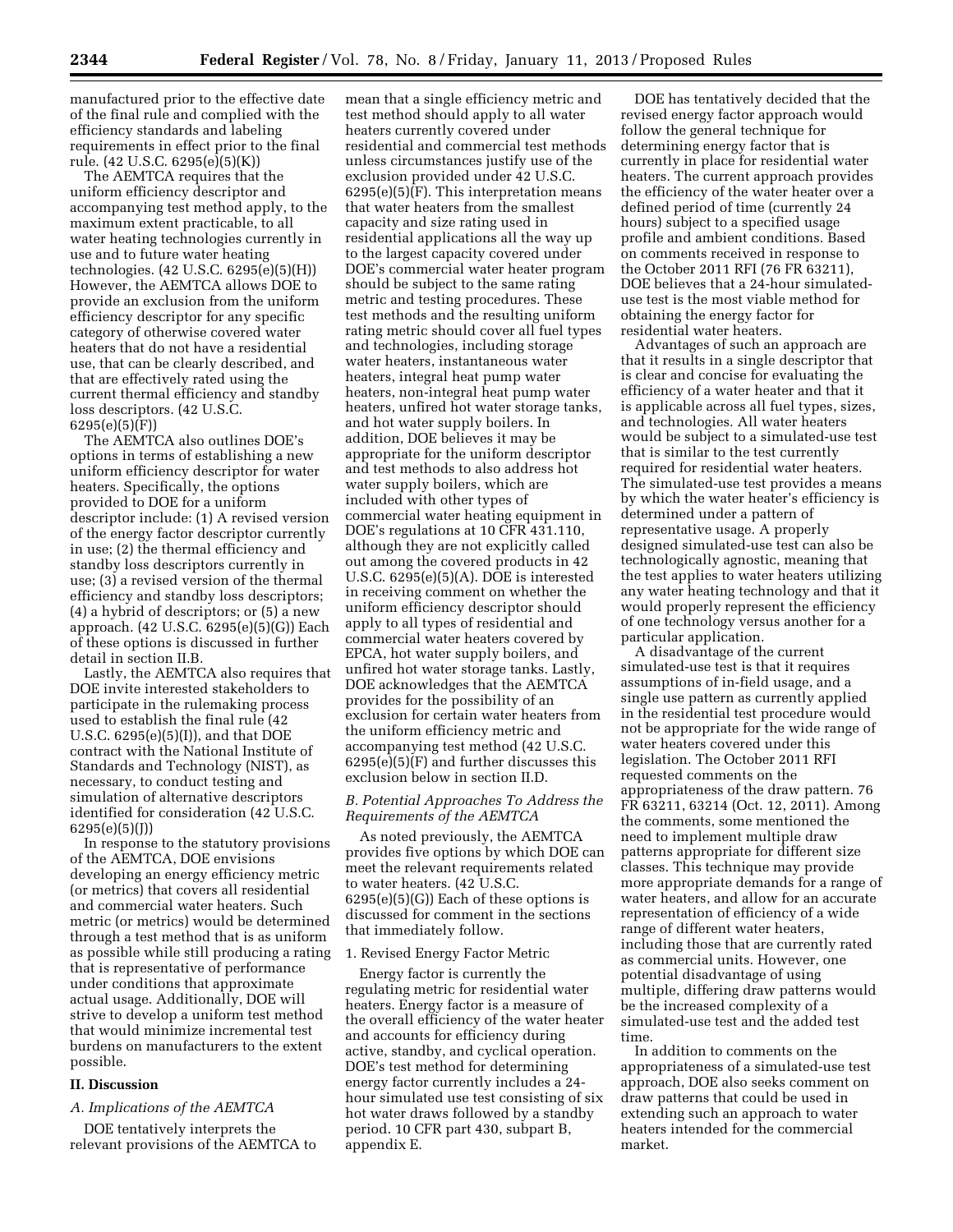## 2. Existing Thermal Efficiency and Standby Loss Metrics

Thermal efficiency and standby loss are currently the regulating metrics for commercial water heating equipment, with the exception of unfired storage tanks which are regulated by minimum thermal insulation. Thermal efficiency accounts for the efficiency of a water heater during active operation, while standby loss accounts for efficiency during standby periods. DOE's test methods for determining thermal efficiency and standby loss reference the industry standard, ANSI Z21.10.3, and are specified at 10 CFR 431.106.

DOE has tentatively decided that this option would use the thermal efficiency and standby loss metrics and test methods that are currently in place for the commercial water heating equipment for all covered water heaters, including residential units that are currently rated using energy factor.

The key advantage of this approach is that the tests would be simpler to implement. No changes would be needed to the commercial water heaters test method, because that same test procedure, as it exists today, could be applied to both residential and commercial models. While this may be true from a technical perspective, there may be disadvantages in terms of characterizing representative use, as explained below.

A disadvantage of this approach is that it does not account for energy efficiency performance during cyclical portions of water heater operation. Comments to the October 2011 RFI (76 FR 63211) indicated that field data show lower efficiency in the actual use compared to the rating obtained using the current DOE simulated use test because of cycling of the units between warm and cold states under usage typically seen in residences. The thermal efficiency is a measure of efficiency during the water delivery stage, and the standby loss factor is a measure of efficiency during the standby mode stage. Neither of these metrics would capture the losses associated with cyclical warm-up and cool-down of water heaters. It is also questionable whether thermal efficiency is an appropriate metric for smaller storage water heaters, because they are not designed to provide a large supply of hot water continuously. It should also be noted that the test procedure for residential water heaters utilized the thermal efficiency and standby loss tests up until 1990, when a simulated use test was adopted to make the test uniform across technologies, particularly for heat pump water heaters and gas instantaneous water heaters.

## 3. Revised Thermal Efficiency and Standby Loss Metrics

DOE has tentatively decided that this approach would be a modified version of the current commercial water heater test procedure that results in the same descriptors, albeit with potentially modified meanings, as those currently used to rate commercial water heaters. One option would be to use a metric similar to the recovery efficiency and standby heat loss coefficient as computed in the current residential water heater test procedure.

The advantage of such an approach is that simpler laboratory tests that are more repeatable could theoretically be used to rate efficiency. Revisions to the original metrics and test methods, such as changes to account for cycling effects, changes to the water delivery temperature, and ambient conditions, could make them more suitable for residential water heaters compared to the existing metrics.

Disadvantages with this approach are the same as those discussed above in section II.B.2 for the existing thermal efficiency and standby loss metrics. Most notably, it is not clear that these metrics would capture efficiency effects of cycling water heaters on and off. Additionally, DOE is not aware of any proposed approaches other than those discussed related to the residential water heater test method incorporating revised thermal efficiency and standby loss descriptors, nor is it aware of what specifically can be done to revise or improve thermal efficiency and standby loss to accomplish the intent of the AEMTCA.

#### 4. Hybrid Efficiency Metric

DOE has tentatively decided that this approach would involve a combination of the current energy factor, thermal efficiency, and standby loss metrics into a new single uniform descriptor. DOE anticipates that such a metric would utilize some combination of the existing test procedures and aspects of the existing metrics to obtain information for the new hybrid metric.

The advantage of such an approach is that parts or all of existing test methods could be utilized, thereby decreasing the effort for manufacturers and testing agencies in developing test programs even if certain portions of those test methods had not been previously applied to all models of water heaters.

The disadvantage of such an approach could be that it would require more tests on each water heater if each water heater should need to undergo a test to

determine multiple individual metrics that ultimately result in a single, hybrid metric, resulting in a higher burden on manufacturers. The testing method to obtain a uniform ''hybrid'' metric may lead to biases between different water heating technologies if the performance model fails to capture critical aspects of a particular technology's operation. This model may also require adjustment as new technologies emerge. Furthermore, DOE is not aware of any proposed approaches towards developing a hybrid metric, nor what specifically could be done by a hybrid metric to accomplish the intent of the AEMTCA.

#### 5. New Approach

DOE seeks comment on any other approach or descriptor that it should consider that has not previously been discussed.

#### *C. Conversion Factor*

The AEMTCA requires that DOE develop a temporary mathematical conversion factor for converting the measurement of efficiency for covered water heaters from the existing test procedures to the new energy descriptor established under the final rule. (42 U.S.C. 6295(e)(5)(E)) The allowance to use the conversion factor will expire 1 year after publication of such conversion factor or December 31, 2015, whichever is later. (42 U.S.C.  $6295(e)(5)(E)(v)$ ) The form and magnitude of this mathematical conversion factor would depend on which option is chosen, and on the extent of accompanying test procedure modifications. Thus, particularly for comments related to new or adjusted metrics, DOE seeks comment on ways to convert from the existing metrics for the different types of residential and commercial water heaters to the uniform metric, as discussed above.

## *D. Exclusions*

The AEMTCA indicates that the final rule may exclude a specific category of covered water heaters from the uniform efficiency descriptor, if such category of water heaters: (1) Does not have a residential use and can be clearly described in the final rule; and (2) can be effectively rated using the existing thermal efficiency and standby loss descriptors. (42 U.S.C. 6295(e)(5)(F)) Tentatively, DOE does not view the exclusion as applying to all models that are solely offered for non-residential applications, and the Department notes that the statute states that DOE's final rule may exclude certain types of water heaters. Moreover, under 42 U.S.C. 6295(e)(5)(H), the AEMTCA states that ''[t]he efficiency descriptor and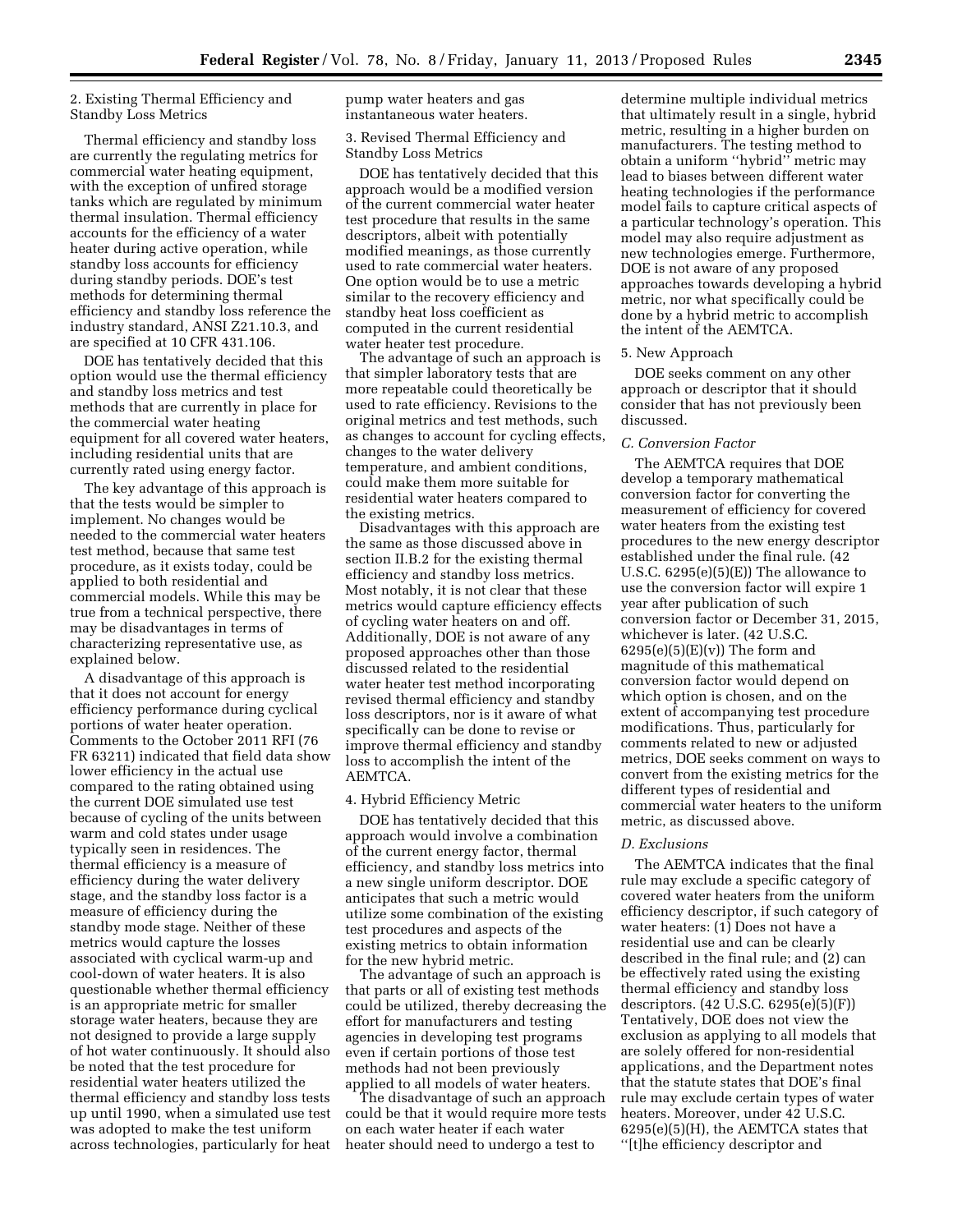accompanying test method established under the final rule shall apply, to the maximum extent practicable, to all water heater technologies in use \* \* \* and to future water heater technologies.'' If DOE were to review the exclusion in a broad manner, it would apply to a large subset of models that currently are characterized as commercial water heaters under DOE's regulatory scheme. In addition, it is unclear how the Department could create an equitable distinction for application of the exclusion based on a manufacturer's claim of intended use of its product. DOE also notes that no other statutory section specifically indicates that the uniform descriptor should only apply to water heaters intended for residential use, and thus, DOE believes the uniform descriptor should apply to all covered water heaters, unless a clear need exists and the statutory criteria for using the exclusion are met. It is DOE's position that an expansive view of the above-referenced exclusion authority would largely undermine the purposes of AEMTCA in terms of achieving a uniform efficiency metric and test method for all water heaters.

With the above understanding in mind, DOE has tentatively concluded that a uniform efficiency descriptor and test method would be possible for all water heaters covered by the statute, but DOE seeks comment on the types of water heaters, if any, that should be excluded, along with a rationale to support such exclusion. (42 U.S.C. 6295(e)(5)(F)) As an example, DOE notes that unfired storage tanks and commercial ''add-on'' heat pump water heaters (which are typically shipped without tanks and the paired with a storage tank or storage water heater) are not completely contained water heating systems, and are required to be paired with other water heating equipment in the field to operate as intended. As such, these types of equipment have specific characteristics that may not be conducive to a uniform efficiency metric, and certain efficiency metrics may not be applicable to these types of equipment depending on the testing requirements for that metric. DOE requests comment on whether these types of equipment should be excluded from the uniform efficiency descriptor requirement.

If stakeholders were to suggest that DOE exclude certain heaters that do not have a residential use, comments are sought as to how to distinguish those water heaters based on characteristics of the products. DOE would be interested in comments regarding whether the storage volume, energy input capacity, output capacity as determined through

testing, or another means would be appropriate for indicating which water heaters clearly do not have a residential use and are effectively rated under current procedures.

At this point, the Department tentatively expects the exclusions, if any, to be limited in number. DOE seeks comments on the characteristics of any types of water heaters that should be excluded from this uniform efficiency descriptor, as well as the rationale for doing so.

#### *E. Other Concerns*

DOE seeks comments on any other issues that may relate to the development of a uniform efficiency descriptor and test methods, and the requirements of the AEMTCA. In particular, DOE has identified several additional issues below for discussion.

#### 1. Representative Test Procedures

As noted above, under 42 U.S.C. 6293 and 6314, EPCA sets forth the criteria and procedures DOE must follow when prescribing or amending test procedures for covered products and equipment. EPCA provides, in relevant part, that any test procedures prescribed or amended under this section must be reasonably designed to produce test results which measure energy efficiency, energy use, or estimated annual operating cost of a covered product during a representative average use cycle or period of use, and must not be unduly burdensome to conduct. (42 U.S.C. 6293(b)(3) and 6314(a)(2)) Usage patterns between water heaters intended for residential applications and those intended for commercial applications, however, are vastly different, as dictated by factors such as water delivery temperature, flow rate, total volume of water delivered per day, and draw pattern. In addition, environmental factors that could affect performance (*e.g.,* such as ambient air temperature, ambient relative humidity, and inlet water temperature) may also vary. DOE seeks comments on the best approaches to managing these wide ranges of conditions for testing purposes, while still meeting the requirements of EPCA to produce energy efficiency results during a representative period of use and not be unduly burdensome to conduct.

#### 2. Measures of Delivery Capacity

The current DOE residential water heater test procedure requires a test to measure the delivery capacity of the water heater, resulting in either a firsthour rating for storage water heaters or a maximum gallons-per-minute rating for instantaneous water heaters. No

equivalent test for delivery capacity is present for commercial water heaters. DOE seeks comments on the need for this metric for water heaters intended for non-residential applications. Additionally, DOE seeks comments regarding the applicability of the metrics and test methods currently present in the residential water heater test procedure (first-hour rating, maximum gallons-per-minute) for commercial water heaters.

#### 3. Implications for Current Energy Conservation Standards

In developing the uniform efficiency descriptor, the AEMTCA requires that DOE develop a mathematical conversion factor (discussed in section II.C) for converting the measurement of efficiency for covered water heaters under the current test procedures to the uniform descriptor. The AEMTCA stipulates that the conversion factor shall not affect the minimum efficiency requirements for covered water heaters.

To address this requirement, DOE plans to develop a conversion factor as discussed in section II.C and apply it to the current energy conservation standards to equate the standards under the existing metric and test procedures to the standards using the new uniform efficiency metric and test procedures. DOE requests comment on this approach to maintaining equivalent efficiency standards, and on the appropriate approach to develop the mathematical conversion.

#### **III. Public Participation**

DOE invites all interested parties to submit in writing by February 11, 2013, comments and information on matters addressed in this notice and on other matters relevant to DOE's consideration of a uniform efficiency descriptor and accompanying test methods for residential and commercial water heaters.

After the close of the comment period, DOE will begin collecting data, conducting the relevant analyses, and reviewing the public comments. These actions will be taken to aid in the development of a test procedure NOPR for residential and commercial water heaters that establishes a uniform efficiency descriptor and accompanying test method.

DOE considers public participation to be a very important part of the process for developing the uniform energy descriptor and developing updates to the test procedure, if necessary, to accommodate the new metric. DOE actively encourages the participation and interaction of the public during the comment period in each stage of the